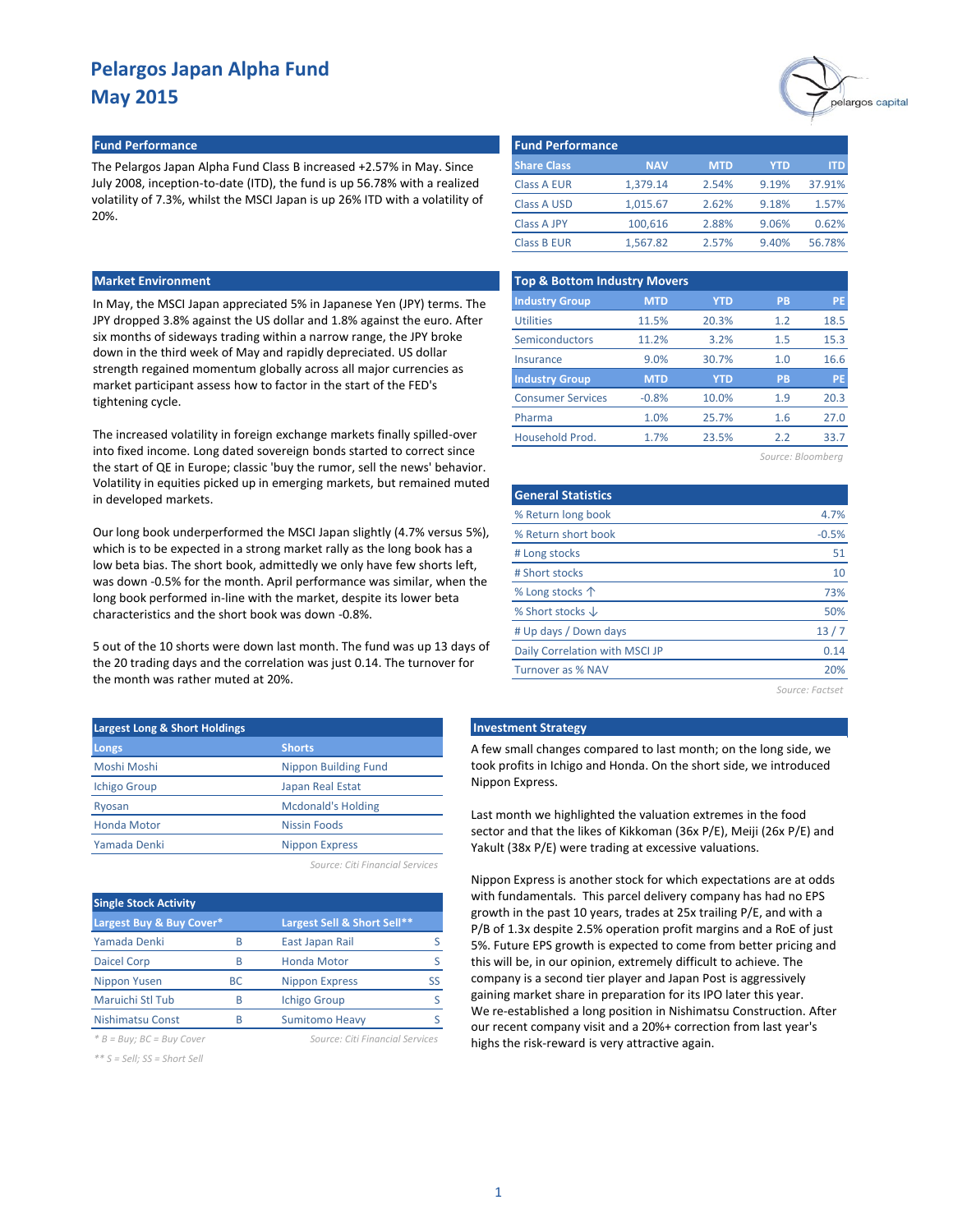Moshi Moshi's share price continued its move higher after a pause in April. The high conviction position appreciated 14% last month as the company presented strong results and confidence in its outlook. We have followed the company for many years, there is no analyst coverage and we are confident the management continues to deliver. The majority shareholder Mitsui appointed a new CEO one year ago and he presented a new medium-term growth strategy. The balance sheet is debt free with plenty of excess cash to support future dividend increases.

After a minor pull back in March and April, Ryosan reaccelerated higher +12% for the month. The company presented great results and especially the dividend increase and a generally more positive stance towards share holders acted as a catalyst. Iida Home Group rallied strongly after its earnings announcement. The stock performed poorly for the past year as this detached house developer carried too much land inventory which worried market participants. Iida has cleared the inventory more aggressively than anticipated and promised to implement stricter guidelines for this 6-way merged entity.

The Financials net exposure is steadily declining for the past few months. Resona and Dai Ichi Life had massive rallies, which we sold into and as mentioned in last month's newsletter we hedged part of the REIT exposure.

| Value Factor Performance* |      |                             |      |                |                  |            |  |  |  |
|---------------------------|------|-----------------------------|------|----------------|------------------|------------|--|--|--|
|                           | P/E  | EV/EBITDA P/B Div Yld EV/IC |      |                |                  | <b>FCF</b> |  |  |  |
| <b>MTD</b>                | 4.7% | 0.0%                        |      | $0.7\% -1.1\%$ | $0.7\%$          | $-1.6%$    |  |  |  |
| <b>YTD</b>                | 6.9% | 4.6%                        | 4.6% | 3.6%           | $4.2\%$          | 1.8%       |  |  |  |
|                           |      |                             |      |                | Source: Factset* |            |  |  |  |







*Source: Factset\**



*Source: UBS PAS*

### **Style Performance**

On a daily basis we track numerous style factors based on our proprietary quant model; this helps us to detect misallocation and helps our understanding of style trends and investor's behavior in Japan.

The value performance in April was extremely strong and we expected a bit of a pause or even a rotation back into expensive quality. The value performance continued, P/E was very strong and P/B up slightly. Only dividend yield and free cash flow-to-equity was down. The global sell off in long dated bonds had some repercussions in equity markets, as high dividend yielding stock underperformed.

The current exposure in terms of value factors is shown on the next page. The dividend in the long book is actually same as in the short book. The biggest spread is in P/E, P/B and EV/EBITDA.

The numbers displayed are weighted averages. In the short book McDonalds Japan is an extreme outlier with a forward P/E ratio of 500x and currently the company is loss making. The median P/E for the short book is still 24.7x, this compares to a median P/E of 16.7 for the long book.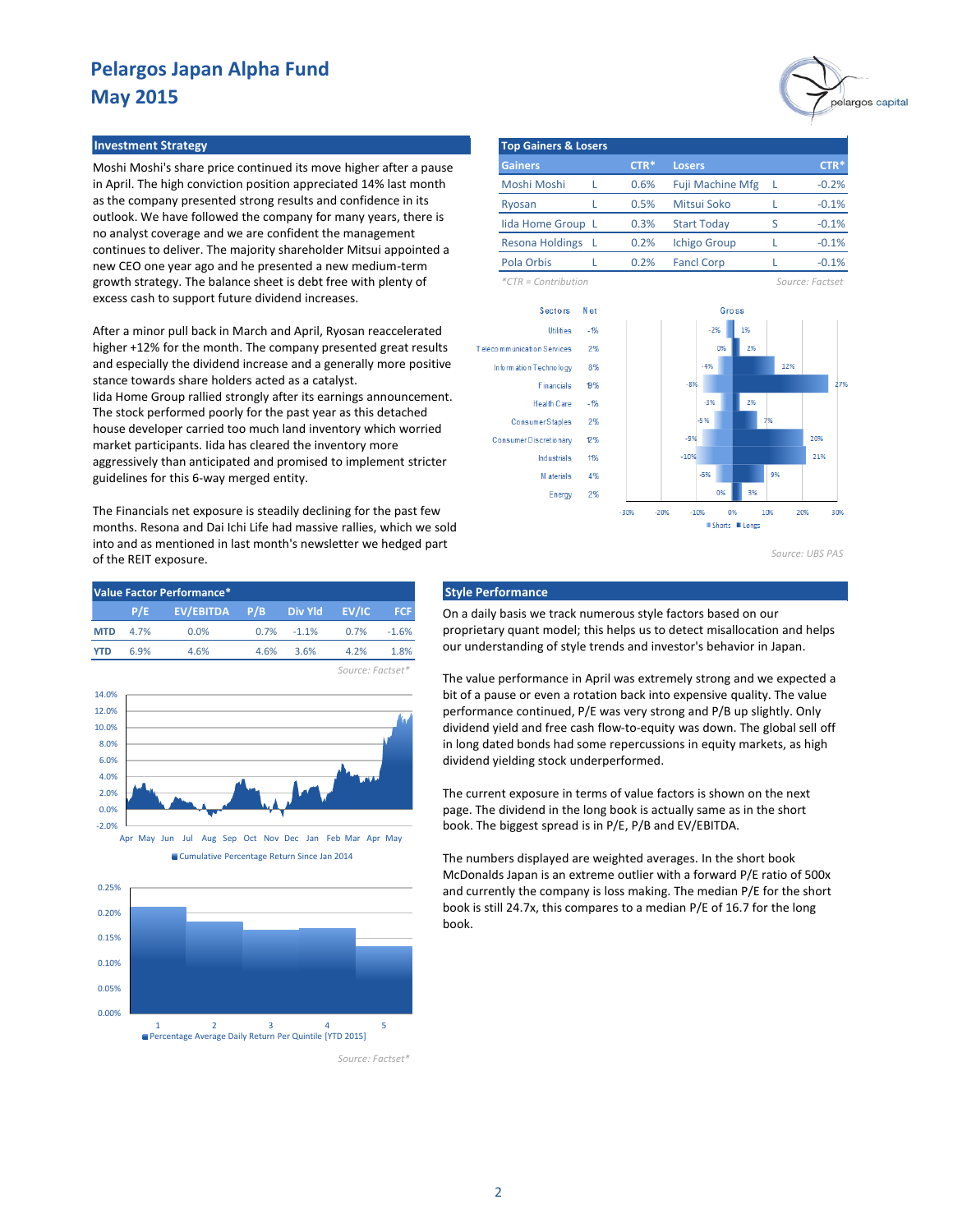# pelargos capital

#### **Risk Measurement and Management**

The chart below shows the rolling 12-month net and gross exposure for the fund. As of this month we will show the exposures as 10 (trading) days moving averages. This, we think, gives a better representation and is less noisy as market moves tend to influence net- and gross exposure significantly. The gross exposure continues to be rather stable in a range between 150-160%.

Due to the strong performance over the past few months the price momentum exposure has increased. That said, the net exposure is highly stock specific and we refrain from owning crowded, expensive, high momentum trades. We still observe plenty of days on which our net exposure is negatively correlated with the market despite the significant net exposure.



*Source: Citi Financial Services\* Source: GS and UBS PAS*

| <b>Fund Overview</b>   |       |                 |
|------------------------|-------|-----------------|
|                        | Long  | <b>Short</b>    |
| Price to Earnings (PE) | 17.5  | 63.4            |
| EV/EBITDA              | 6.5   | 21.8            |
| Price to Book (PB)     | 1.4   | 1.9             |
| <b>Dividend Yield</b>  | 1.9   | 1.9             |
| EV/IC                  | 1.0   | 1.5             |
| 1 month momentum       | 4.8   | $-3.3$          |
| 6 month momentum       | 20.7  | 3.8             |
| 9 month momentum       | 32.6  | 16.5            |
| Earnings momentum (1M) | 0.2   | $-19.8$         |
| Earnings momentum (3M) | 2.2   | $-7.2$          |
| <b>CFROI</b>           | 5.4%  | 5.0%            |
| Cash/MarketValue       | 39.9% | 16.9%           |
|                        |       | Source: Factset |

| <b>Style Exposure</b> |       |              |  |  |  |  |
|-----------------------|-------|--------------|--|--|--|--|
|                       | Long  | <b>Short</b> |  |  |  |  |
| <b>Beta</b>           | 0.9   | 0.9          |  |  |  |  |
| Volatility            | 15.3% | 14.6%        |  |  |  |  |
| Debt-to-equity        | 10.00 | 48.00        |  |  |  |  |
|                       |       |              |  |  |  |  |

*Source: UBS PAS*

| <b>Risk Statistics Delta Adjusted</b>  |      |
|----------------------------------------|------|
| Volatility (ex-ante; 1yr daily data)   | 9.3% |
| Volatility (ex-ante; 5yr monthly data) | 9.9% |
| Var (99%, 5 days)                      | 2.8% |
| Beta (ex-ante)                         | 0.42 |

#### **Outlook**

#### *Strategic Framework - Outlook 1st half of 201*5

The VAT hike in 2014 increased real economic volatility and distorted underlying fundamentals. The Japanese equity market was very directional; large cap, weak Yen beneficiaries and REITs performed very well, whilst valuations did not really matter. 2014 was all about price momentum in combination with earnings revisions. This rather one dimensional behavior was exacerbated by the BOJ's aggressive intervention. The BOJ, and for that matter the FED and ECB, continue to distort market prices and price signals in general. The reason why capitalism used to work and enabled tremendous wealth creation is due to the very importance of price signaling. Price fluctuations due to constraints, be it oversupply or excessive demand, creates incentives for economic agents to correct for it. If at the very core, the price of money is distorted, everything is distorted and unintended consequences will (not 'might') arise. Despite all the fear mongering about the Japanese government debt, the 10-year JGB is trading at close to 30bps. 0.3% p.a. for the next 10 years just does not make any sense. The system is broken and central bankers are desperately trying to fix it. In the process of driving yields down even further, central banks are crowding out collateral from an already weak financial system. Good luck with all that. Admittedly, it is difficult to make sense of all of this, but one thing is for sure, the perceived stability and engineered suppression of volatility will have unintended consequences as central bankers can not control all prices all the time. One of these unintended consequences is the US dollar bull market which started in mid 2014. Most likely the US dollar strength will pause at some point, but when it reaccelerates markets will challenge central banks to open the magic tool box once again.

*Tactical assessment – Outlook June 2015*

April and May delivered very strong performance in value related strategies. After years of lackluster value performance a turning point seems to have been reached. The smart beta bubble finally burst and the valuation gap between the cheapest and the dearest is still at multi-year extremes. The JPY depreciation is less directional, 10-year JGB's are less directional as bonds sell off and the BOJ support is very strong, but at diminishing growth rates. Marco economic data is still patchy, but on a micro level we observe a lot of positives. The shareholder return revolution is for real, and Japan is in the process of reorganizing its capital allocation process and freeing up idle capital resources. If it were to achieve the same with human resources a productivity boom will ensure. For the time being, we continue to focus on cheap assets with conservative balance sheets, that are ready to improve shareholder returns. On the short side we found a number of outrageous overvaluation situations which we closely follow.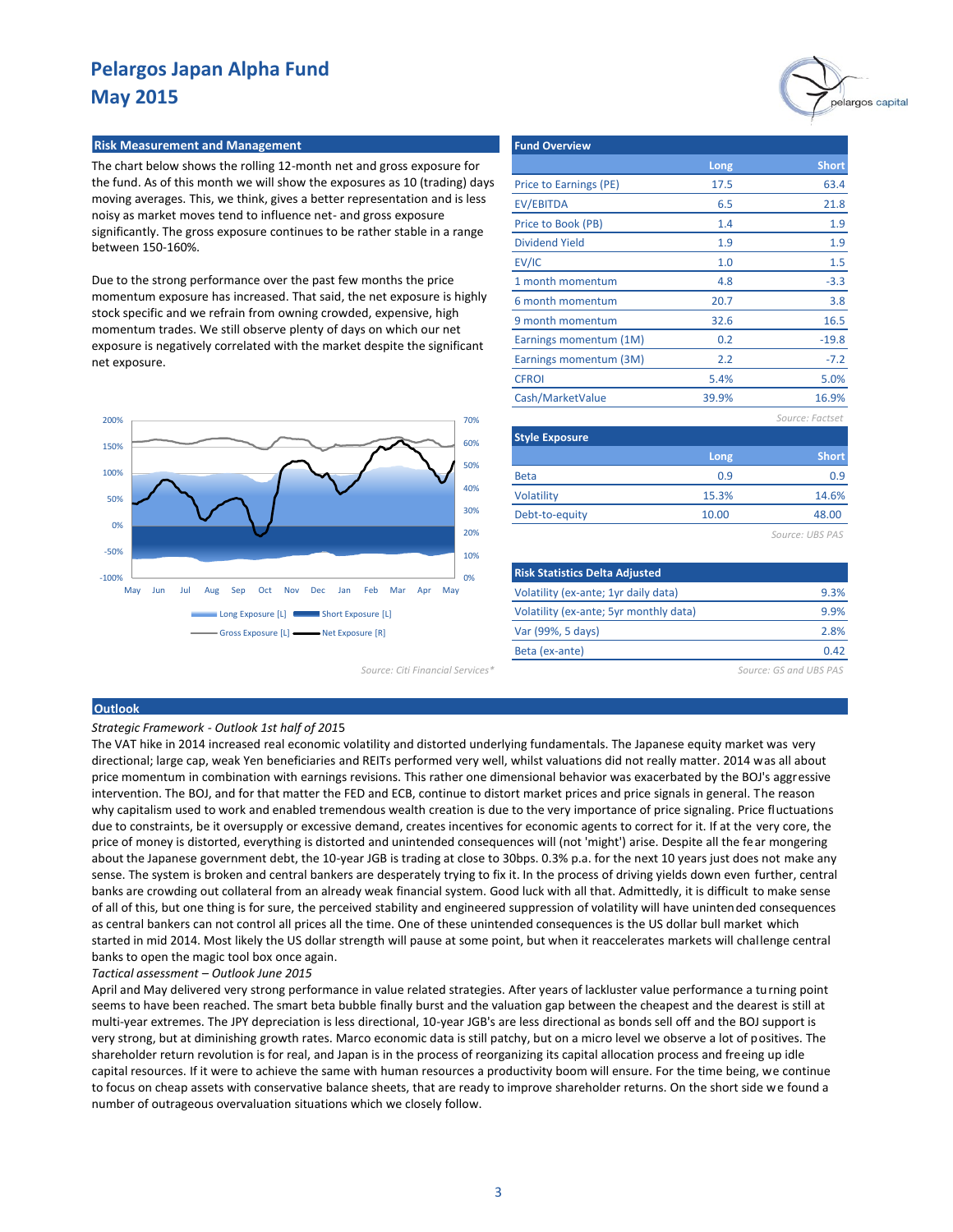

|                    | <b>Historic Fund Performance (Monthly)</b> |          |            |          |          |            |          |          |            |          |            |            |
|--------------------|--------------------------------------------|----------|------------|----------|----------|------------|----------|----------|------------|----------|------------|------------|
|                    | Jan                                        | Feb      | <b>Mar</b> | Apr      | May      | <b>Jun</b> | Jul      | Aug      | <b>Sep</b> | Oct      | <b>Nov</b> | <b>Dec</b> |
| <b>Class A EUR</b> |                                            |          |            |          |          |            |          |          |            |          |            |            |
| 2015               | $-1.28%$                                   | 4.85%    | $-0.32%$   | 3.21%    | 2.54%    |            |          |          |            |          |            |            |
| 2014               | $-3.21%$                                   | $-0.64%$ | $-0.59%$   | $-1.03%$ | $-2.28%$ | 1.40%      | 0.19%    | $-0.64%$ | 2.01%      | $-1.94%$ | $-1.28%$   | 0.92%      |
| 2013               | 4.99%                                      | $-0.58%$ | 6.55%      | 6.10%    | $-1.05%$ | $-0.78%$   | 0.26%    | $-0.91%$ | 1.08%      | $-0.79%$ | 1.35%      | 1.61%      |
| 2012               | $-1.43%$                                   | 3.77%    | 1.31%      | $-1.26%$ | $-3.88%$ | 1.72%      | 0.79%    | 0.89%    | 1.28%      | 0.54%    | 2.53%      | 3.78%      |
| 2011               | 0.84%                                      | $-0.06%$ | $-1.56%$   | 0.10%    | $-0.19%$ | 0.38%      | $-0.01%$ | $-3.68%$ | 0.64%      | $-0.41%$ | $-2.64%$   | 1.64%      |
| 2010               | 0.65%                                      | $-0.25%$ | 3.27%      | 3.16%    | $-2.71%$ | $-1.27%$   | 1.12%    | $-0.39%$ | 0.82%      | 1.03%    | 1.28%      | 1.75%      |
| 2009               | 0.35%                                      | 1.62%    | $-0.76%$   | $-0.71%$ | 0.98%    | 1.03%      | $-1.84%$ | 2.07%    | $-1.61%$   | $-0.40%$ | $-3.37%$   | 3.19%      |
| <b>Class A USD</b> |                                            |          |            |          |          |            |          |          |            |          |            |            |
| 2015               | $-1.37%$                                   | 4.79%    | $-0.51%$   | 3.48%    | 2.62%    |            |          |          |            |          |            |            |
| 2014               | $-3.16%$                                   | $-0.74%$ | $-0.68%$   | $-1.11%$ | $-2.26%$ | 1.30%      | 0.21%    | $-0.63%$ | 1.88%      | $-1.89%$ | $-1.36%$   | 0.92%      |
| 2013               |                                            |          |            |          |          |            | $-1.92%$ | $-1.15%$ | 1.29%      | $-1.04%$ | 1.58%      | 1.74%      |
| <b>Class A JPY</b> |                                            |          |            |          |          |            |          |          |            |          |            |            |
| 2015               | $-1.40%$                                   | 4.80%    | $-0.51%$   | 3.11%    | 2.88%    |            |          |          |            |          |            |            |
| 2014               | $-3.24%$                                   | $-0.80%$ | $-0.71%$   | $-1.19%$ | $-2.27%$ | 1.26%      | 0.19%    | $-0.65%$ | 1.86%      | $-1.97%$ | $-1.60%$   | 0.87%      |
| 2013               |                                            |          |            |          |          |            | $-1.82%$ | $-1.26%$ | 1.23%      | $-1.06%$ | 1.59%      | 1.73%      |
| <b>Class B EUR</b> |                                            |          |            |          |          |            |          |          |            |          |            |            |
| 2015               | $-1.24%$                                   | 4.89%    | $-0.27%$   | 3.25%    | 2.57%    |            |          |          |            |          |            |            |
| 2014               | $-3.16%$                                   | $-0.60%$ | $-0.56%$   | $-0.99%$ | $-2.24%$ | 1.44%      | 0.23%    | $-0.60%$ | 2.06%      | $-1.89%$ | $-1.24%$   | 0.96%      |
| 2013               | 5.35%                                      | $-0.58%$ | 6.98%      | 6.48%    | $-1.07%$ | $-0.78%$   | 0.31%    | $-0.92%$ | 1.18%      | $-0.80%$ | 1.46%      | 1.73%      |
| 2012               | $-1.38%$                                   | 3.81%    | 1.35%      | $-1.21%$ | $-3.83%$ | 1.76%      | 0.84%    | 0.93%    | 1.32%      | 0.58%    | 2.50%      | 4.06%      |
| 2011               | 0.93%                                      | $-0.03%$ | $-1.55%$   | 0.14%    | $-0.14%$ | 0.42%      | 0.03%    | $-3.63%$ | 0.69%      | $-0.38%$ | $-2.60%$   | 1.68%      |
| 2010               | 0.73%                                      | $-0.23%$ | 3.52%      | 3.39%    | $-2.83%$ | $-1.31%$   | 1.23%    | $-0.37%$ | 0.91%      | 1.13%    | 1.40%      | 1.89%      |
| 2009               | 2.07%                                      | 1.67%    | $-0.73%$   | $-0.67%$ | 1.34%    | 1.13%      | $-1.93%$ | 2.24%    | $-1.68%$   | $-0.39%$ | $-2.99%$   | 2.84%      |
| 2008               |                                            |          |            |          |          |            | 0.96%    | $-1.35%$ | 1.40%      | 3.44%    | 0.52%      | 1.39%      |

| <b>Historic Fund Performance (Yearly)</b> |       |          |        |        |          |       |       |       |
|-------------------------------------------|-------|----------|--------|--------|----------|-------|-------|-------|
|                                           | 2015  | 2014     | 2013   | 2012   | 2011     | 2010  | 2009  | 2008  |
| <b>Class A EUR</b>                        | 9.19% | $-6.99%$ | 18.86% | 10.24% | $-4.96%$ | 8.66% | 0.36% |       |
| <b>Class A USD</b>                        | 9.18% | $-7.38%$ | 0.43%  |        |          |       |       |       |
| <b>Class A JPY</b>                        | 9.06% | $-8.06%$ | 0.35%  |        |          |       |       |       |
| <b>Class B EUR</b>                        | 9.40% | $-6.52%$ | 20.57% | 10.95% | $-4.48%$ | 9.67% | 2.75% | 6.46% |
|                                           |       |          |        |        |          |       |       |       |

| <b>Fund Facts</b>                 |                              | <b>Fund Facts</b>                         |                                         |
|-----------------------------------|------------------------------|-------------------------------------------|-----------------------------------------|
| <b>Investment Manager</b>         | <b>Pelargos Capital</b>      | <b>Fund Size in EUR</b>                   | €98,296,235                             |
| <b>Legal Status</b>               | FGR (fund for joint account) | <b>Fund Size in USD</b>                   | H N/A                                   |
| <b>Fiscal Status</b>              | VBI (tax exempt)             | <b>Participations Outstanding Class A</b> | 436                                     |
| <b>Dividend Policy</b>            | Reinvestment                 | <b>Participations Outstanding Class B</b> | 62,382                                  |
| <b>Base Currency</b>              | <b>EUR</b>                   | <b>Minimum Subscription Class A</b>       | <b>EUR 10,000</b>                       |
| <b>ISIN Class A EUR</b>           | NL0009051887                 | <b>Minimum Subscription Class B</b>       | <b>EUR 10,000</b>                       |
| <b>ISIN Class A USD</b>           | NL0010545570                 | <b>Dealing Day</b>                        | First business day of each month        |
| <b>ISIN Class A JPY</b>           | NL0010545588                 | <b>Subscription</b>                       | Any dealing day, 5 business days notice |
| <b>ISIN Class B EUR</b>           | NL0001118015                 | <b>Redemption</b>                         | 15 business days notice                 |
| <b>Inception Date Class A EUR</b> | January 2009                 | <b>Management Fee Class A</b>             | 1.5%                                    |
| <b>Inception Date Class A USD</b> | <b>July 2013</b>             | <b>Management Fee Class B</b>             | 1.0%                                    |
| <b>Inception Date Class A JPY</b> | <b>July 2013</b>             | <b>Performance Fee Class A</b>            | 20% subject to High Watermark           |
| <b>Inception Date Class B EUR</b> | <b>July 2008</b>             | <b>Performance Fee Class B</b>            | 15% subject to High Watermark           |
|                                   |                              | <b>Early Redemption Fee</b>               | max 1% (accrues to Fund)                |
|                                   |                              | <b>Lock-up Class B</b>                    | 1 year                                  |